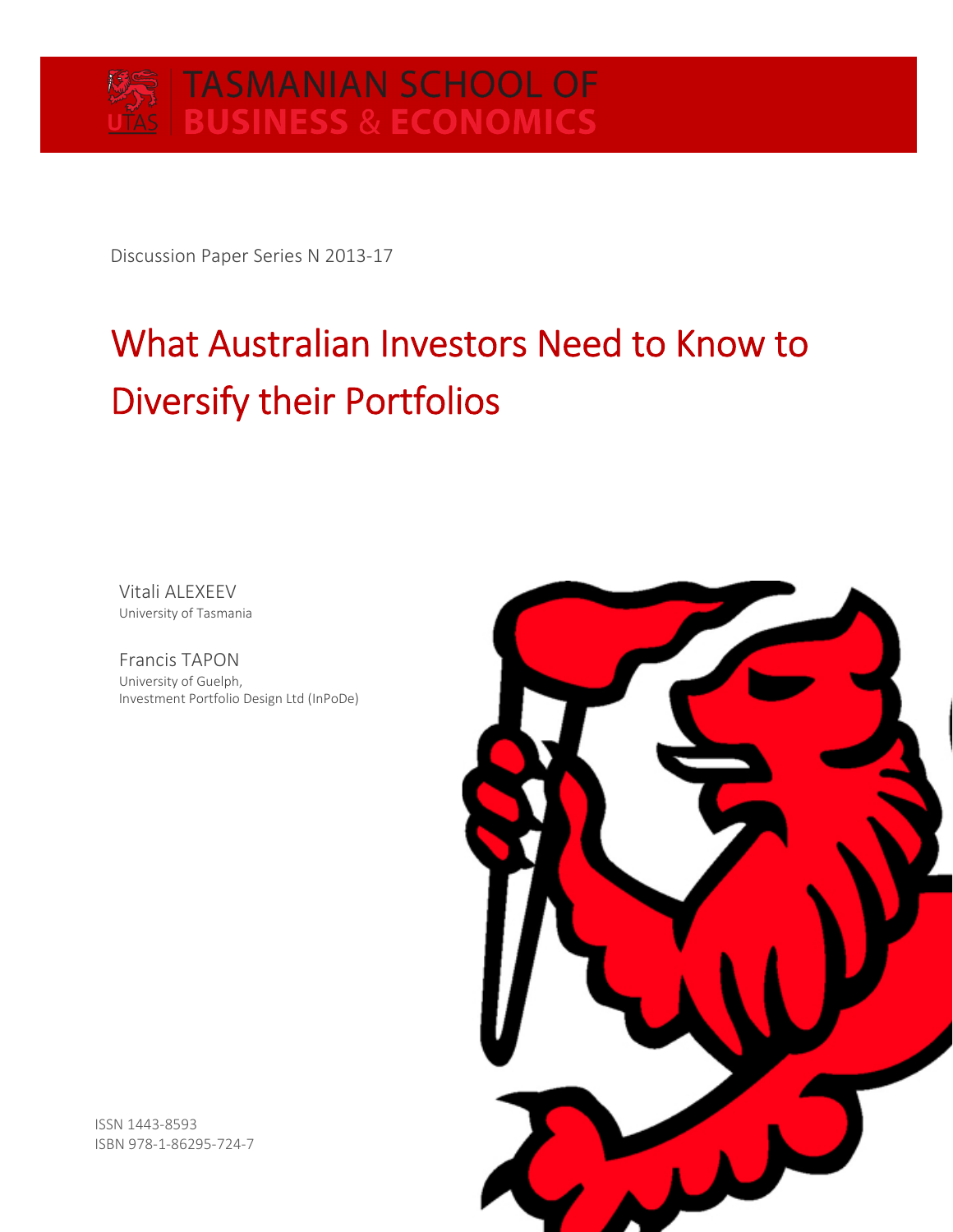## **What Australian investors need to know to diversify their portfolios.**

Vitali Alexeev<sup>a, 1</sup>, Francis Tapon<sup>b</sup>

*<sup>a</sup>Lecturer, School of Economics and Finance, University of Tasmania, Hobart, Australia 7001, Tel: +61 (3) 6226 2335 <sup>b</sup>Professor, Department of Economics and Finance, University of Guelph, Ontario, Canada N1G 2W1, Tel: +1 (519) 824 4120 (ext. 52657) and Partner, Investment Portfolio Design Ltd (InPoDe), Guelph, Ontario, Canada*

\_\_\_\_\_\_\_\_\_\_\_\_\_\_\_\_\_\_\_\_\_\_\_\_\_\_\_\_\_\_\_\_\_\_\_\_\_\_\_\_\_\_\_\_\_\_\_\_\_\_\_\_\_\_\_\_\_\_\_\_\_\_\_\_\_\_\_\_\_\_\_\_\_\_\_\_\_

#### **Abstract**

According to a report by the Australian Securities and Investments Commission in 2008, most (78%) of Australian investors had heard the term diversification. Nevertheless, around half of investors (49%) held only one type of investment (shares only) with the average number of holdings of 2.19 securities. More telling, a third (33%) of share owners acquired their shares passively (as part of a demutualisation or had received shares through an inheritance or gift), while almost two-thirds (63%) of share owners acquired the shares actively. One conclusion is that Australian investors, on average, own poorly diversified portfolios and leave themselves exposed to excessive diversifiable risk. To study this issue, we simulate portfolios using daily observations for all traded and delisted equities in Australia between 1975 and 2011. We calculate two measures of risk, including heavy tailed to account for extreme events. For each risk measure, we recommend the number of portfolio holdings that result in a 90% reduction in diversifiable risk for an average and a more conservative investor. We find that, on average, 24 to 30 stocks are sufficient to attain a well-diversified portfolio.

*Keywords:* Portfolio diversification, expected shortfall, standard deviation, Australian equities. \_\_\_\_\_\_\_\_\_\_\_\_\_\_\_\_\_\_\_\_\_\_\_\_\_\_\_\_\_\_\_\_\_\_\_\_\_\_\_\_\_\_\_\_\_\_\_\_\_\_\_\_\_\_\_\_\_\_\_\_\_\_\_\_\_\_\_\_\_\_\_\_\_\_\_\_\_

### **1 Introduction**

We study the question of the optimal number of portfolio holdings for Australian equity investors. Surveys show that Australian investors do not diversify their portfolios sufficiently (e.g., ASIC2008), with an average of 2.19 securities held by an average Australian. In the past 20 years, however, more Australians have become unwitting share owners with the privatisation of such government organisations as Qantas, CBA, Telstra and the demutualisation of companies such as AMP. Many have received shares through an inheritance or gift. These events have taken place in an environment of high returns and growth in many asset classes, which has led to an increase in the number and diversity of investors in the Australian market.

In this paper, we study the issue of portfolio diversification for Australian investors between 1975 and 2011. Investors are faced with a dilemma: how many stocks should be included in a portfolio<sup>2</sup> to reduce diversifiable risk to its minimum. To provide an answer to this question

 $\overline{a}$ 

<sup>1</sup> Corresponding author, *Email addresses:* valexeev@utas.edu.au

<sup>2</sup> Hereafter, referred to as portfolio size.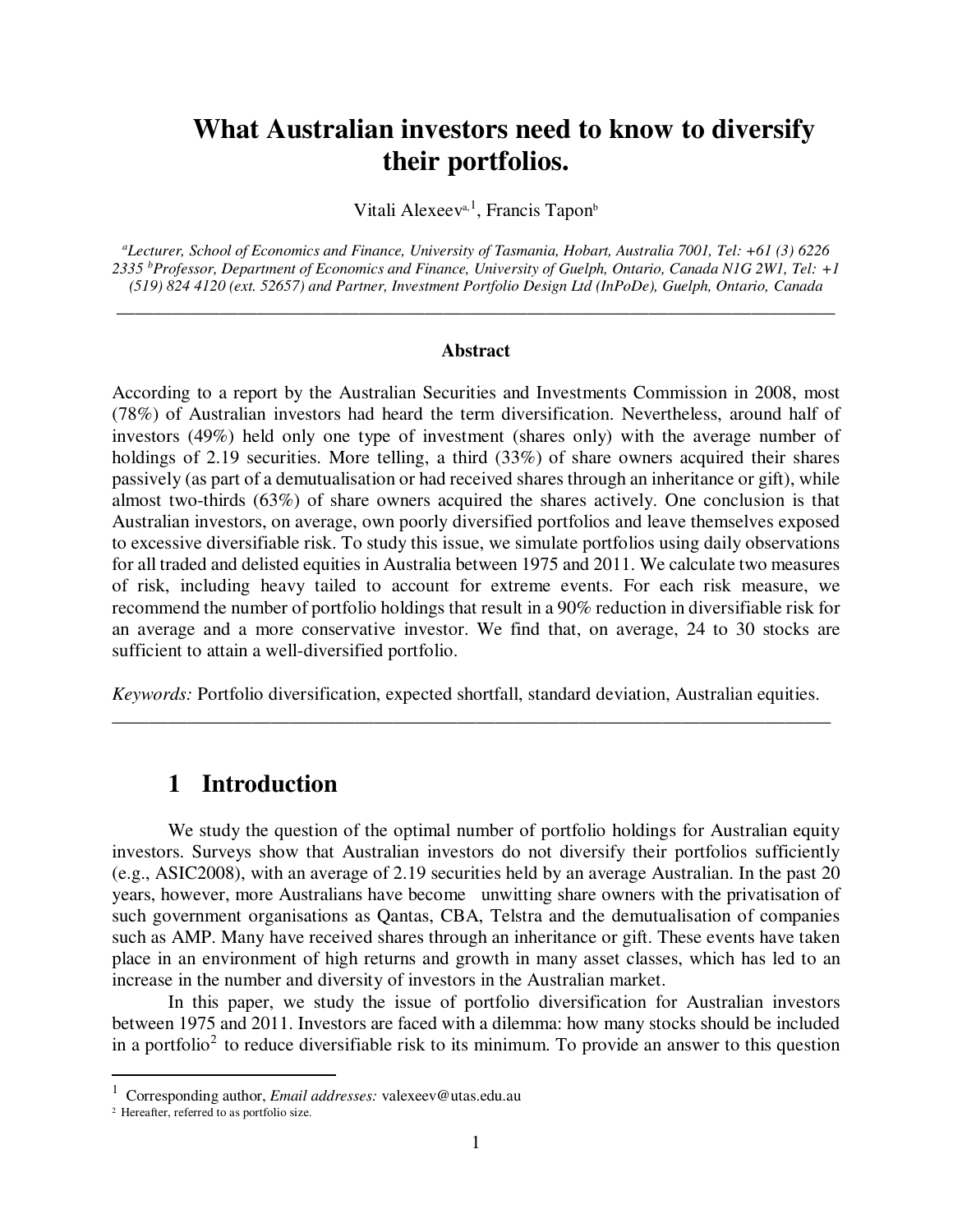we calculate two measures of risk using daily data and include one that reflect extreme events. Previous academic research [5, 2, 6, 3] has analyzed the optimal portfolio sizes for an average investor. We build on our predecessors' contributions by estimating confidence bands around the average number of stocks in portfolios that diversify firm-specific risk 90% of the time as opposed to achieving it on average. When we compare the year-by-year dynamic of portfolio sizes, we find that the recommended number of stocks depends upon whether markets are in distress or quiescent as well as on the average level of correlations among stocks in the Australian market.

Investors are often reminded that holding a number of uncorrelated securities in their portfolios is important for diversification. Of course, holding too many stocks is costly both in terms of transaction costs as well as the opportunity cost of monitoring a large diversified portfolio. The fees associated with a large portfolio subtract from overall performance. Holding too few stocks exposes investors to unnecessary firm-specific risk. If it is possible to eliminate most diversifiable risk with a small portfolio, the need for the large portfolios held by equity funds is unjustified. Campbell *et al* (2001), however, have shown that firm specific risk in the U.S. has grown over the past thirty years relative to the overall volatility of the stock market and that correlations between stocks have correspondingly decreased, reinforcing the advisability of larger portfolios. We check whether these results also hold for Australia.

To trace the dynamics of diversification benefits over the past 37 years we simulate random portfolios based on actual daily Australian equity returns over the period 1975 to 2011.<sup>3</sup> Each year we construct equally weighted random portfolios of different sizes ranging from portfolios consisting of only one security to a broad market portfolio including all actively traded securities at the time. For each of these different-sized portfolios and each year we calculate standard deviation (SD) and expected shortfall (ES). We focus on SD as our benchmark to be able to compare our results to the previous literature. The ES provides a downside risk measure that captures the extreme tail in the historical return distribution. We measure diversifiable risk as the difference between the average security risk and market risk – this represents 100% of diversifiable risk. As portfolios grow in size from one stock to *n* stocks, total risk is reduced but market risk remains. A "well-diversified" portfolio is one where anywhere from 85% to 95% of diversifiable risk has been removed. In what follows, we use 90% reduction in diversifiable risk and refer to is as a "well-diversified portfolio".

We find that well-diversified portfolios aimed at limiting extreme losses measured by  $ES<sub>1%</sub>$  are, on average, smaller in size (18 stocks), compared to when SD is used as a risk measure (24 stocks). We hypothesise that this is the consequence of the increased correlations between securities and the market in the lower tail of the return distributions. However, to achieve a well-diversified portfolio with 90% confidence, instead of on average, we find no difference in portfolio sizes between the two risk measures (38 stocks). We conclude that the size of a well-diversified portfolio for Australian investors depends on the measure of risk used, the changing correlations between stock returns across time and market volatility.

In Section 2, we discuss our approach and the data. In Section 3, we present our results. We conclude in Section 4.

#### **2 Data and Methodology**

 $\overline{a}$ 

We obtained our data from Datastream. These data consist of daily total returns on

<sup>&</sup>lt;sup>3</sup> In Alexeev and Tapon (2012) four additional developed equity markets are discussed at length.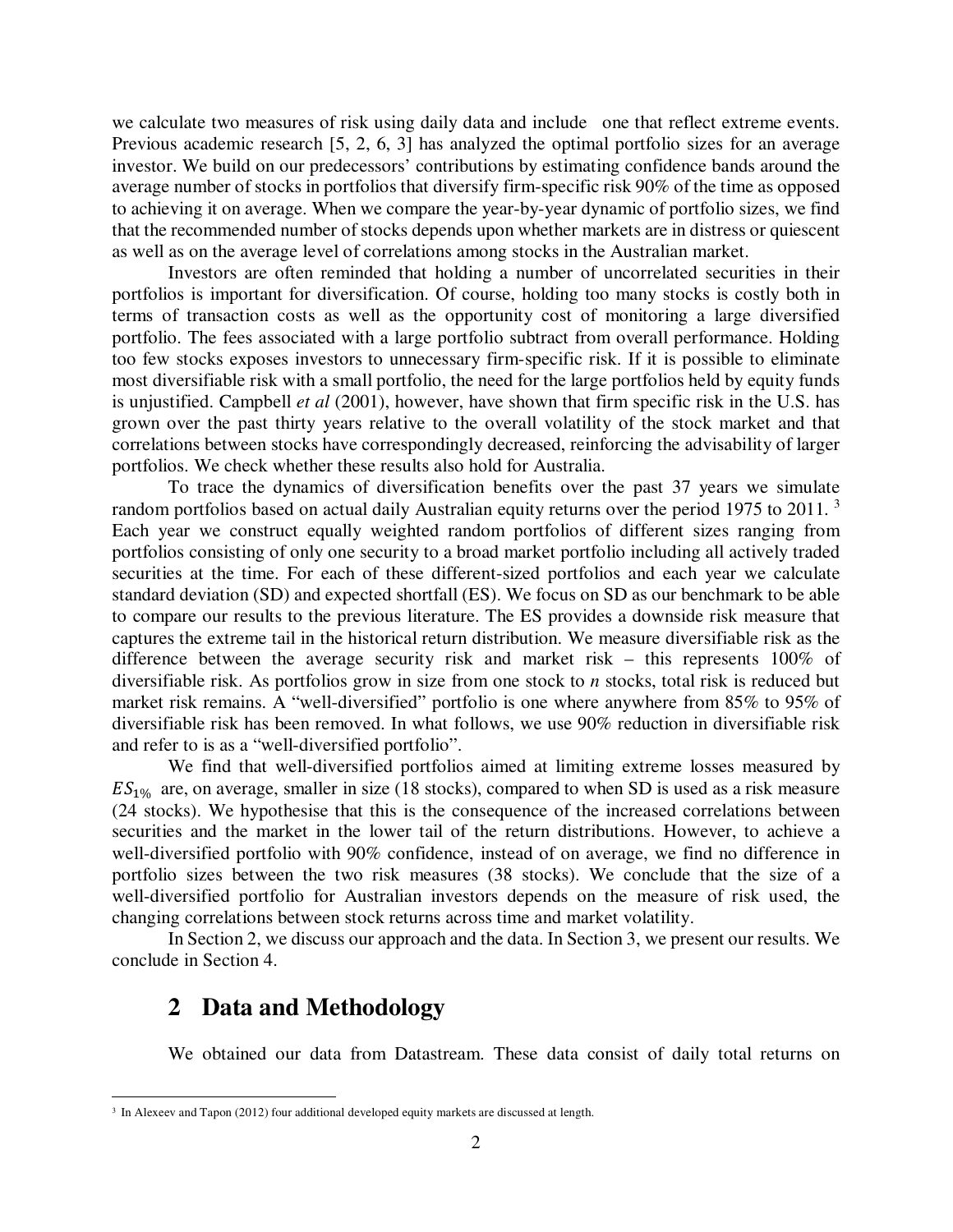common stocks listed on the Australian Security Exchange (ASX) from 1975 to 2011 (formerly Australian Stock Exchange)<sup>4</sup>. To avoid survivorship bias we acquire the data for both active and delisted securities. For each of these years, we consider only securities which have traded at least 75% of the trading days in a particular year. This is done to avoid unreasonably low correlations of some thinly-traded stocks with the rest of portfolio holdings.

We construct portfolios by randomly drawing  $n$  stocks without replacement from all available stocks on the ASX each year. We use equal weights to construct portfolios. Given that our sample includes non-surviving stocks, a stock in the chosen portfolio that does not survive in one period, is replaced in the subsequent period with a new randomly selected stock not already in the portfolio. For each portfolio of size *n* we use 10,000 random draws. A unique equally-weighted portfolio is constructed when all securities available in the market are included. We define it as the market portfolio.

Because, in the finance literature, measuring risk is more contentious than measuring return, we consider two risk measures. The first is standard deviation (SD), a well accepted measurement of risk of a financial asset or portfolio. Another important risk measure, is downside (or tail) risk. It accounts for deviations below a certain threshold, unlike SD, where positive and negative deviations from the expected level are penalized equally. One advantage of a downside risk measure is that it accounts, to some extent, for the asymmetries in returns during bull and bear markets. For this purpose, we use expected shortfall (ES) due to its well behaved properties as opposed to the commonly used Value-at-Risk (VaR).

#### **3 Results**

 $\overline{a}$ 

Knowledgeable investors are aware of the need for a reasonably large number of stocks to minimize diversifiable risk.<sup>5</sup> Figure 1 displays the dynamic of diversifiable risk remaining for portfolios of various sizes between 1975 and 2011. Using SD as a measure of risk, a 5-stock portfolio yields, on average, a 60% to 70% reduction in diversifiable risk and is thus not a well-diversified portfolio. On the other hand, a 40-stock portfolio exposes an investor to 2% to 7% of diversifiable risk. Looking at the year 1987 when a major crash occurred, an investor with a 10-stock portfolio was exposed to 18% of diversifiable risk using SD as a risk measure, but the same 10-stock portfolio exposed this investor to 14% of diversifiable risk using ES.

In Figure 2 we trace the recommended portfolio sizes for two risk measures to achieve a well-diversified portfolio for an average investor (solid lines). The dotted lines show the recommended portfolio sizes for more conservative investors who require a higher level of assurance (90% of the time instead of on average).

In Table 1 and Figure 2, we observe that between 2000 and 2006 the average investor needed to hold a higher number of stocks (SD: 27-30 stocks) compared to the periods 1987 to 1989 (SD: 14-18 stocks) and 2008 to 2010 (SD: 20 stocks). A similar trend is observed for more conservative investors. This is a consequence of higher average correlations among stocks in the earlier period compared to the later period (Figure 3.C).

The periods 1975-1976 (oil crisis), 1987 (Black Monday), the bursting of the Dot-com bubble following 2000, and the Global Financial Crisis in 2008 were marked by a wide gap

<sup>4</sup> The number of actively traded stocks on the ASX has steadily increased from 1975 (145 stocks) to 2011 (1,562 stocks). It is interesting to note that the peak number of actively traded stocks on the TSX was in 2008 (1,574 stocks).

<sup>5</sup> According to the ASX 2010 Australian Share Ownership Study, in 2010 50% of Australian investors rated themselves as very knowledgeable or somewhat knowledgeable about shares. The average investor held 3-4 shares.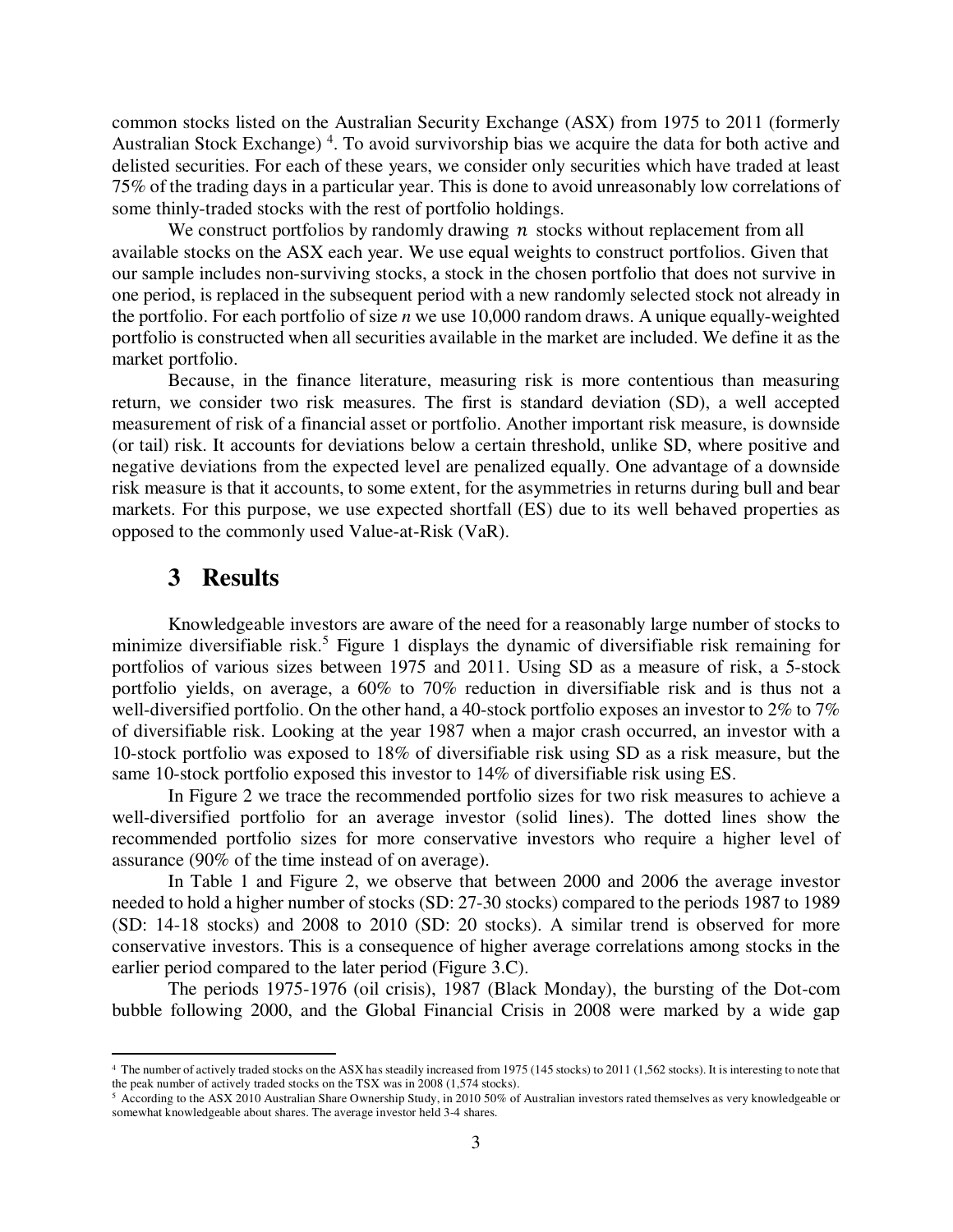between average security SD and market SD (Figure 3.A and D). We note that correlations among stocks increase during market-wide crises (Figure 3.C and D) resulting in the lowest number of stocks required (Figure 3.D).

Average correlations among stocks in Australia have remained remarkably stable and low except in 1987, 1997-1998 and rising post 2007, with the average correlation between 1975 and 2011 of 0.07 (Table 2 Panel B). As we mentioned previously, Campbell *et al* (2001) find a different trend in average correlations for US equities. Average correlations among the US stocks prior to 1999 were declining, however, this trend reversed after 1999. We note that the higher the correlation among stocks, the lower the number of stocks in a well-diversified portfolio (Table 2 Panels A and B). When large portfolios are recommended (based on SD) we notice that the associated market volatility and correlations are lower than when recommended portfolios are smaller (Table 2 Panel C). For example, portfolios of fewer than 21 stocks are recommended in periods with an average correlation of 0.34 and an increased market volatility of 16.7%. In contrast, larger portfolios of 25 stocks or more are recommended in periods with an average correlation of 0.21 and a market volatility of 8.1%.

In Table 2 Panel D we show the spread between the number of stocks required in a well-diversified portfolio for conservative investors and for the average investor (defined as  $\Delta n$ ).<sup>6</sup> Large spreads ( $\Delta n > 19$ ) are associated with increased market volatility (16.9%) and increased correlations (0.33). Spreads of fewer than 11 stocks ( $\Delta n$  < 11) are associated with market volatility of 7.5% and an average correlation of 0.21. We conclude that in periods of high market volatility characterized by large correlations among stocks, conservative investors will need to add a relatively larger number of securities to their portfolios compared to periods when markets are quiescent and average correlations are low.

#### **4 Conclusion**

The period 1975 to 2011 witnessed some significant events in Australian financial market history. We show that portfolio size is determined by the particular risk measure and by market conditions influencing correlations among stocks. We identify two types of significant financial market events, general drops in the market (such as in 1987, 1997 and 2008-2011) and industry specific meltdowns (the Dot-com bubble in 2000-2002). Such crises are characterized by a few common features. In the case of market crashes, we note increased market risk measured by standard deviation (SD) and especially expected shortfall at 1 percent  $(ES_{1\%})$  coupled with greatly increased average correlations among securities as well as the correlation of the average security with the market portfolio. During market crashes, the number of stocks required for an average investor to attain a well-diversified portfolio decreases (18-22 stocks when risk is measured by SD and 13-17 stocks when risk is measured by  $ES_{1\%}$ ). Increased correlations among stocks during market crashes make portfolio diversification easier to achieve with a small number of stocks.

In the case of industry specific meltdowns, the market experiences high volatility. The average correlation among securities and with the market portfolio, however, are among the lowest and thus, more stocks are needed to get the desired level of diversification. One interpretation of our findings is that the recommended number of stocks in a buy-and-hold portfolio to attain on average (or with 90% certainty) a reduction in diversifiable risk should not be based on results in

 $\overline{a}$ 

<sup>6</sup> Refer to the difference between the dashed and solid lines in Figure 2.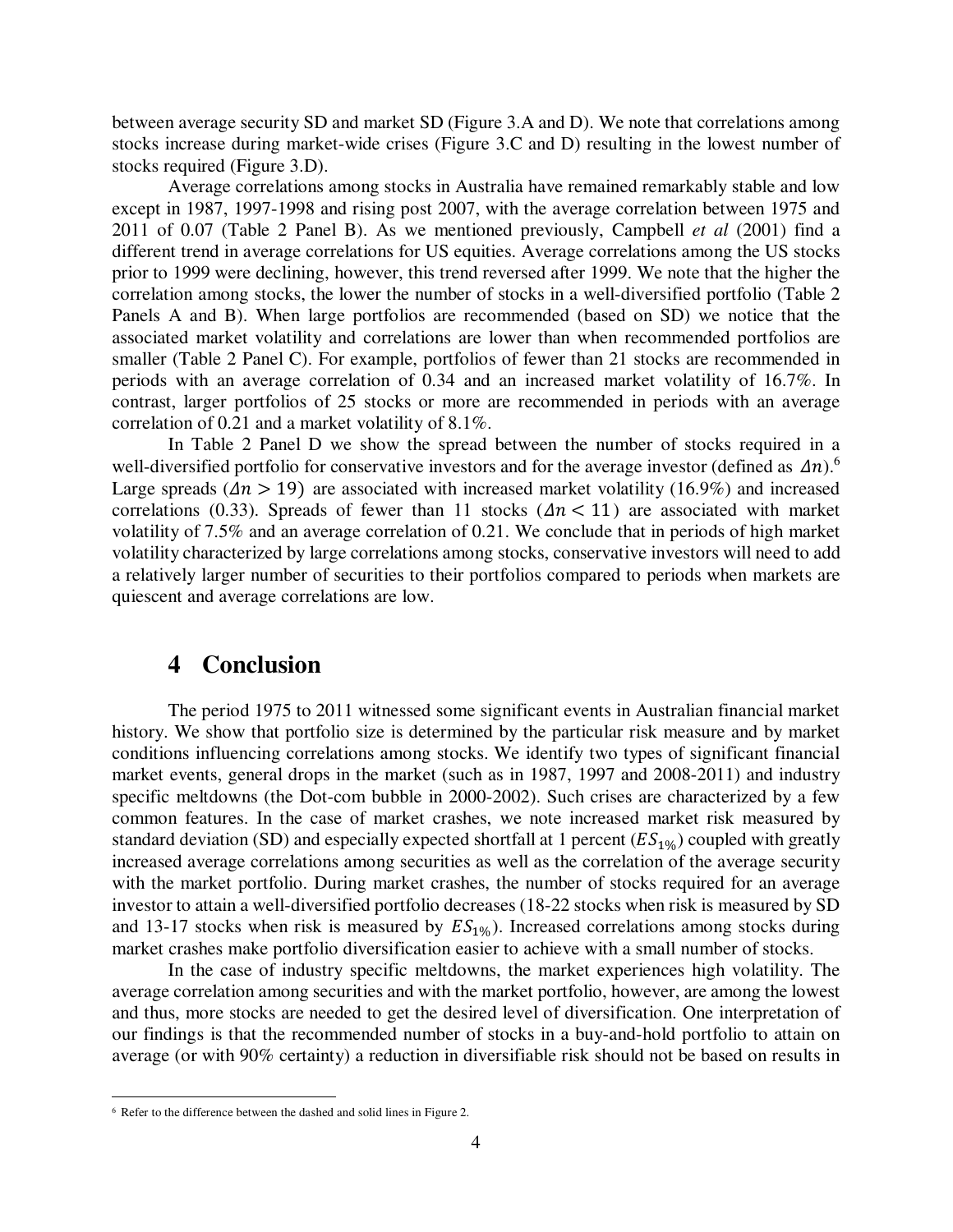periods when markets are in distress. Rather, Australian long term investors should instead conservatively rely on historical results obtained during normal financial market periods opting for larger portfolios.

We recommend, for an average investor, concerned with SD (ES) as a measure of risk to hold 24 to 30 (15 to 21) stocks based on the historical results of 1995-2006 but skipping 1997-2002. These size recommendations are among the largest portfolio sizes over the 1975-2011 period, providing investors with a more conservative diversification strategy over longer investment horizons. We realize that these recommendations greatly exceed the average actual share holdings of ordinary Australians (2-3 stocks). However, as evident from Figure 1, holding as few as 5 securities in a portfolio over 1997 to 2011 would have exposed investors to a considerable amount of diversifiable risk. This problems could be partly alleviated by holding market-wide ETFs which are only now becoming popular with Australian investors.

## **References**

[1] Alexeev, Vitali and Tapon, Francis. Equity portfolio diversification: how many stocks are enough? Evidence from five developed markets. *FIRN Research paper series*, 2012.

[2] Bird, Ron and Tippett, Mark. Naive Diversification and Portfolio Risk-A Note. *Management Science*, 32(2):pp. 244-251, 1986.

[3] Brands, Simone and Gallagher, David R. Portfolio selection, diversification and fund-of-funds: a note. *Accounting & Finance*, 45(2):185–197, 2005.

[4] Campbell, John Y. and Lettau, Martin and Malkiel, Burton G. and Xu, Yexiao. Have Individual Stocks Become More Volatile? An Empirical Exploration of Idiosyncratic Risk. *The Journal of Finance*, 56(1):1–43, 2001.

[5] Solnik, Bruno H. Why Not Diversify Internationally Rather than Domestically? *Financial Analysts Journal*, 30(4):pp. 48-54, 1974.

[6] Statman, Meir. How many stocks make a diversified portfolio? *The Journal of Financial and Quantitative Analysis*, 22:pp. 353-363, 1987.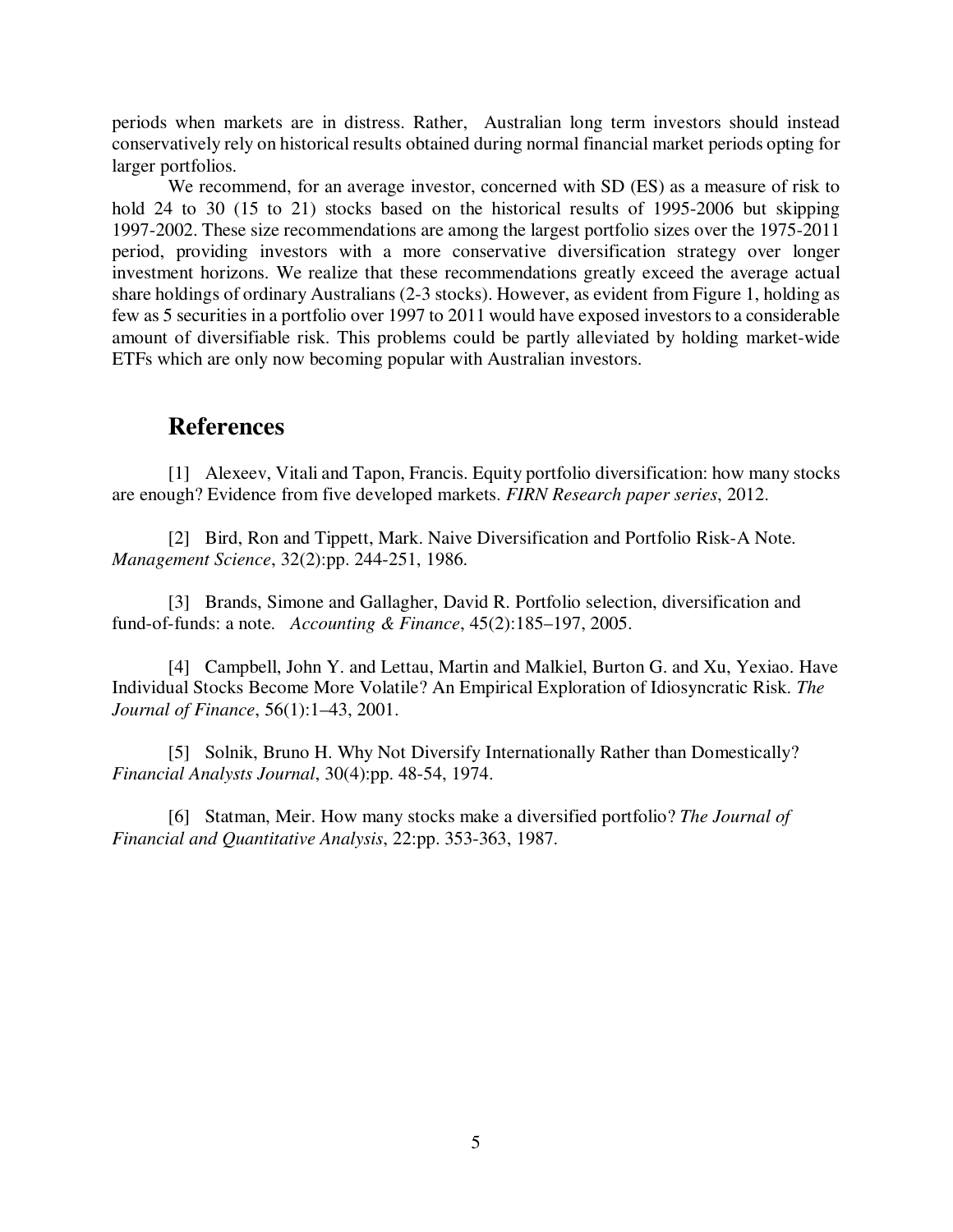

**FIGURE 1:** DIVERSIFIABLE RISK REMAINING FOR PORTFOLIOS OF VARIOUS SIZES. The panels above show the dynamic of diversifiable risk remaining for portfolios of various sizes.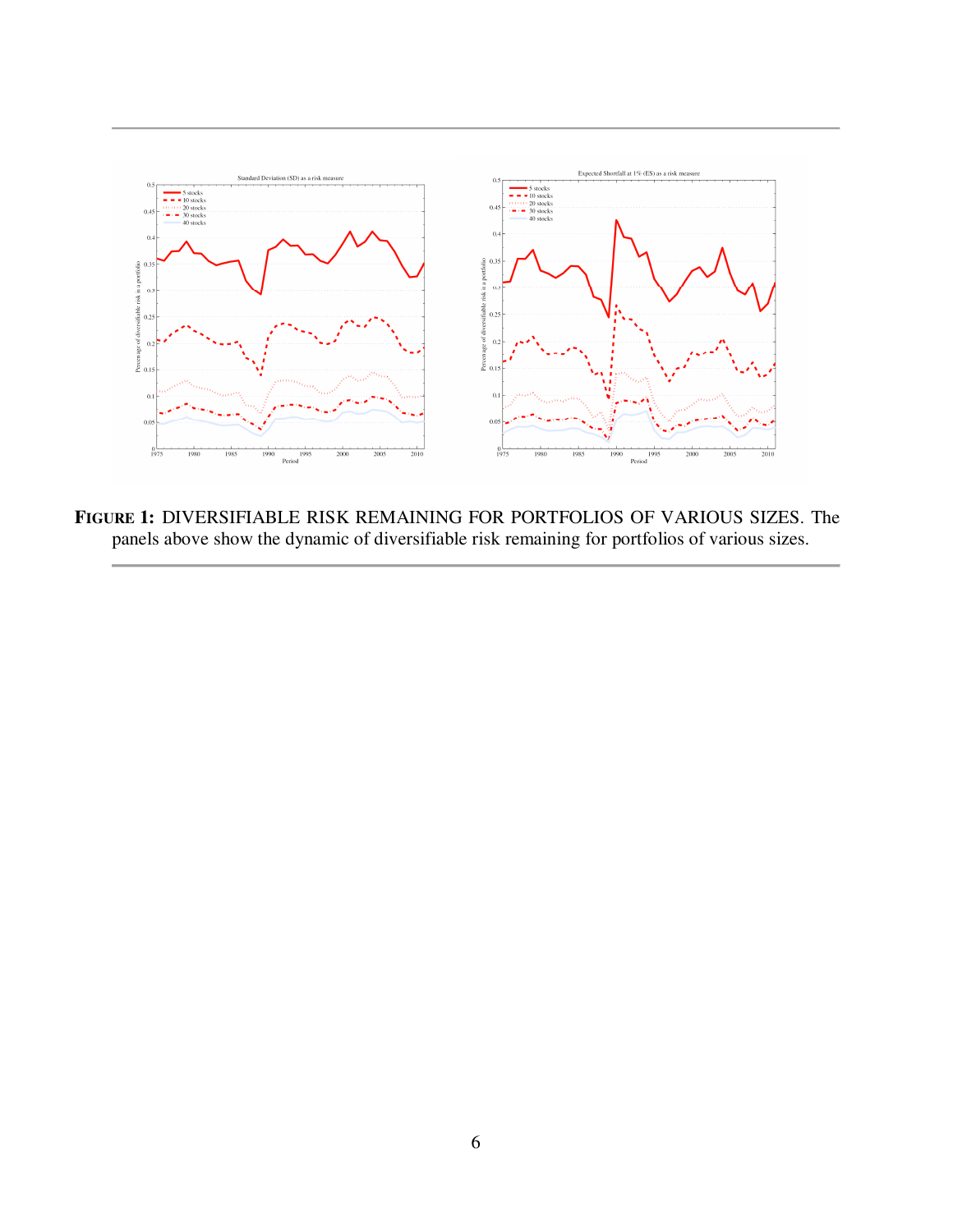

**FIGURE 2:** RECOMMENDED PORTFOLIO SIZE TO ACHIEVE A WELL DIVERSIFIED PORTFOLIO. The solid dark line represents the number of stocks recommended for an average investor to achieve 90% reduction in diversifiable risk when SD is used as a risk measure. For conservative investors portfolio size is depicted by the dashed dark line. Similarly, light solid and dashed lines depict recommendations for investors concerned with *ES*1% as the risk measure. Shaded regions represent periods of crises and correspond to events of the 1973 oil crisis (1973-1974), the 1979 oil crisis (1979-1982), Black Monday (1987), the collapse of Long Term Capital Management (LTCM) in 1998, the Dot-com bubble (2000-2002) and the Global Financial Crisis (2008).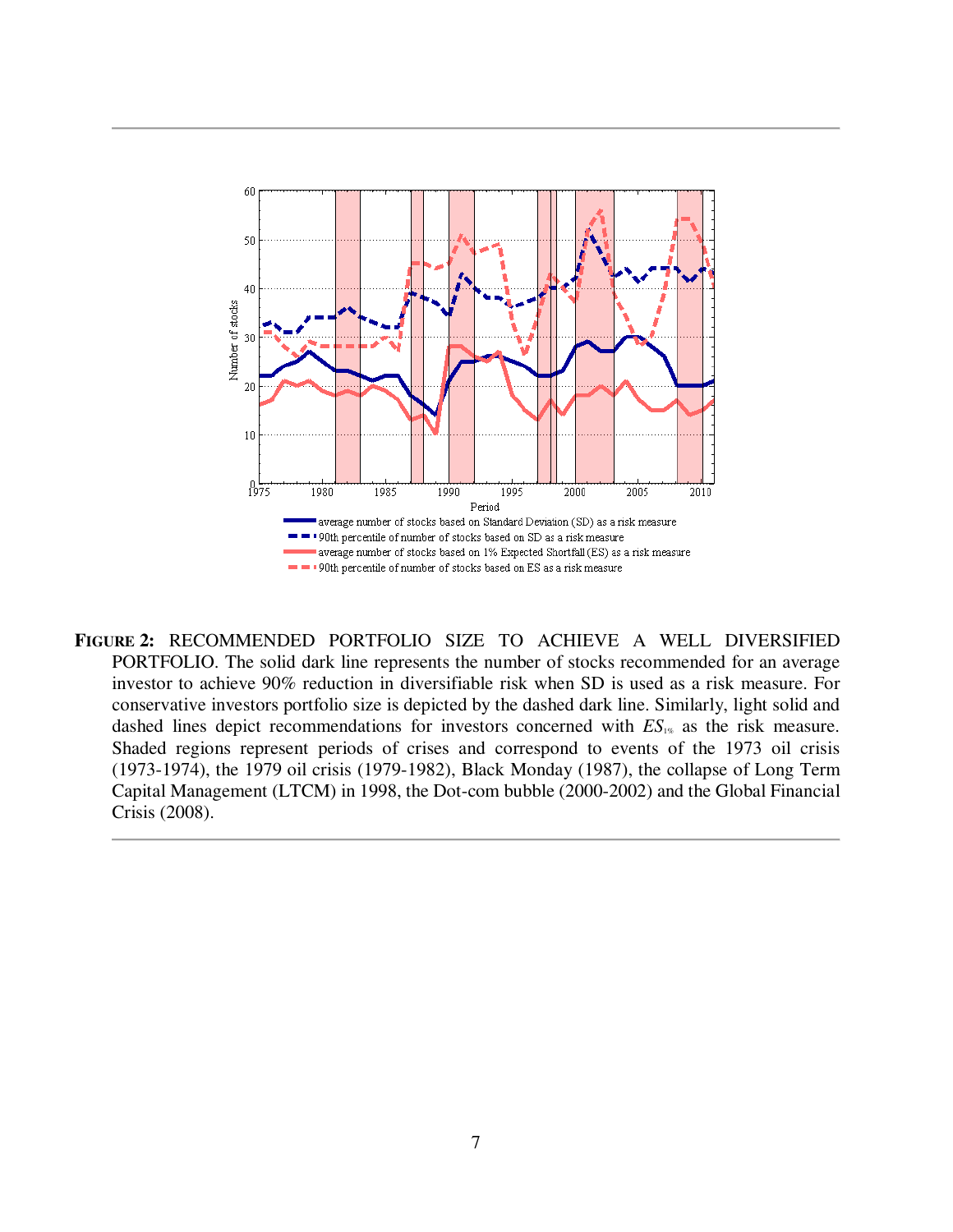

**FIGURE 3:** AUSTRALIAN EQUITY MARKET STATISTICS. In panel (A) the solid line shows the annualized standard deviation of daily market returns based on the past 12 months' returns. The dashed line represents the average security standard deviation. Similarly, statistics in Panel (B) are based on *ES*<sub>1%</sub>. Panel (C) shows the average security correlation with the market portfolio (solid line) and the average correlation among securities (dashed line). Shaded regions are defined in Figure 1. Panel (D) compares the average idiosyncratic risk with the average correlation among stocks. We also include the rescaled recommended portfolio size for an average investor concerned with SD as a measure of risk.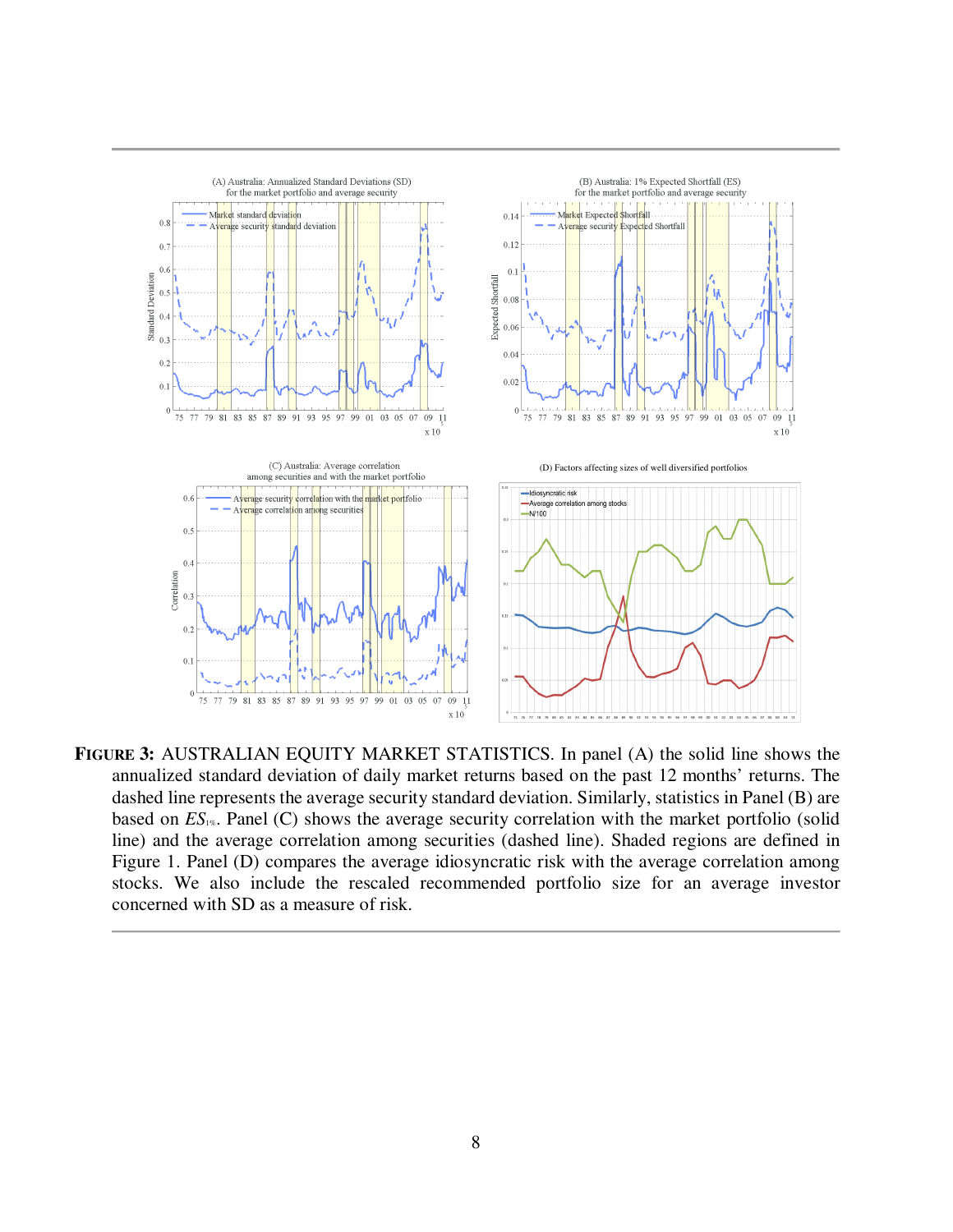| Year | <b>SD</b> | ES      | Year    | <b>SD</b> | <b>ES</b> |
|------|-----------|---------|---------|-----------|-----------|
| 1975 | 22(32)    | 16(31)  | 1994    | 26(38)    | 27 (49)   |
| 1976 | 22(33)    | 17(31)  | 1995    | 25(36)    | 18 (33)   |
| 1977 | 24 (31)   | 21 (28) | 1996    | 24 (37)   | 15(26)    |
| 1978 | 25(31)    | 20(26)  | 1997    | 22 (38)   | 13 (34)   |
| 1979 | 27(34)    | 21 (29) | 1998    | 22(40)    | 17(43)    |
| 1980 | 25(34)    | 19(28)  | 1999    | 23(40)    | 14(40)    |
| 1981 | 23(34)    | 18 (28) | 2000    | 28 (42)   | 18 (37)   |
| 1982 | 23 (36)   | 19 (28) | 2001    | 29 (52)   | 18 (52)   |
| 1983 | 22(34)    | 18 (28) | 2002    | 27(47)    | 20 (56)   |
| 1984 | 21(33)    | 20(28)  | 2003    | 27(42)    | 18 (39)   |
| 1985 | 22(32)    | 19(30)  | 2004    | 30(44)    | 21 (34)   |
| 1986 | 22(32)    | 17(27)  | 2005    | 30(41)    | 17(28)    |
| 1987 | 18 (39)   | 13(45)  | 2006    | 28 (44)   | 15(30)    |
| 1988 | 16(38)    | 14(45)  | 2007    | 26(44)    | 15(39)    |
| 1989 | 14(37)    | 10(44)  | 2008    | 20(44)    | 17(54)    |
| 1990 | 21 (34)   | 28(45)  | 2009    | 20(41)    | 14 (54)   |
| 1991 | 25(43)    | 28 (51) | 2010    | 20(44)    | 15 (49)   |
| 1992 | 25(40)    | 26(47)  | 2011    | 21(43)    | 17(40)    |
| 1993 | 26 (38)   | 25 (48) | Average | 24 (38)   | 18 (38)   |

TABLE 1: **Recommended portfolio size to attain a well diversified portfolio on average (and 90% of the time)**.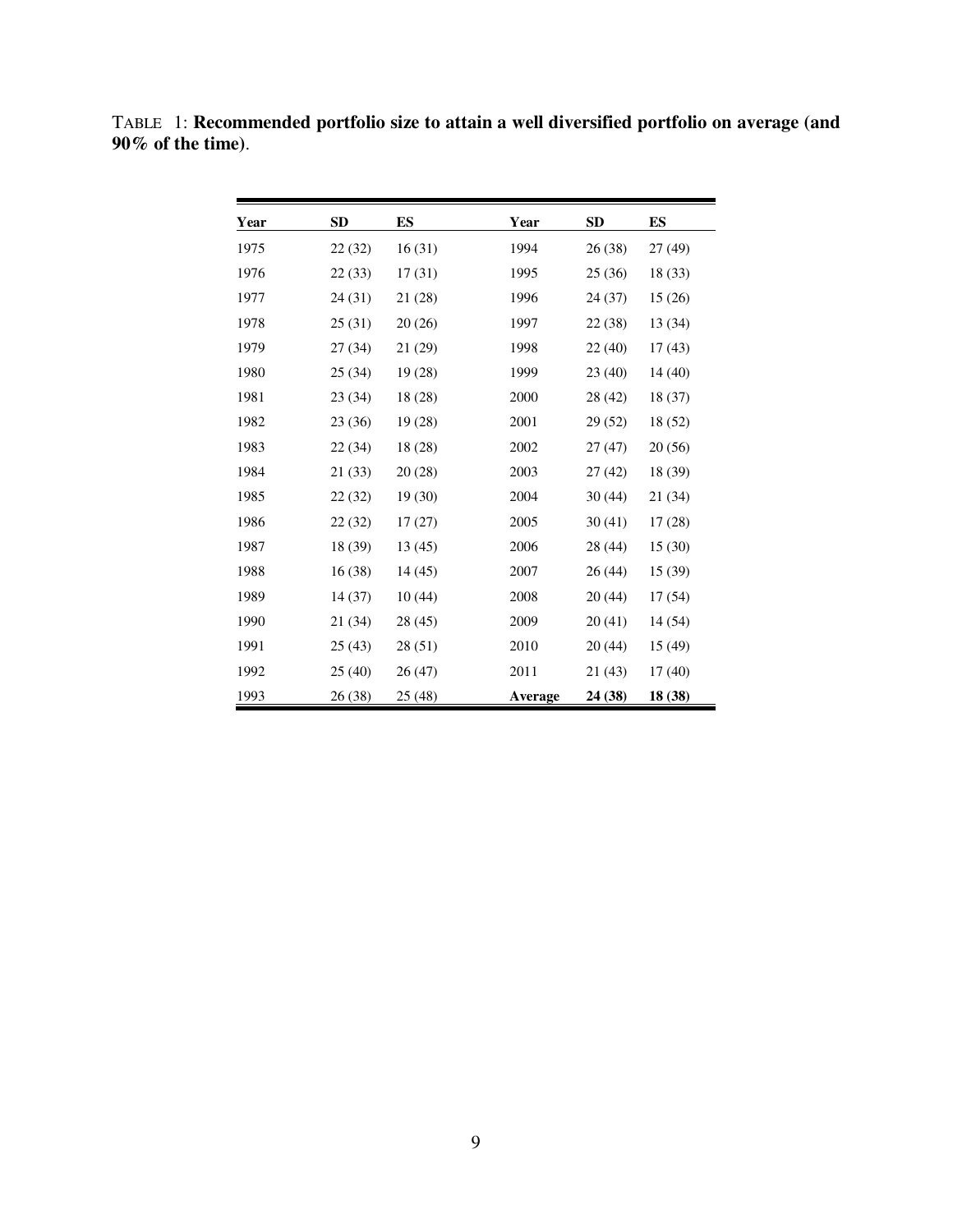TABLE 2: **Portfolio size results. Panel A** provides the number of stocks required for a well-diversified portfolio for an average and a conservative investor. **Panel B** details average correlations among individual stocks  $(\bar{\rho}_{ij})$ , average correlations of stocks with the market  $(\bar{\rho}_{im})$ , average security SD  $(\bar{\sigma}_i)$  and market volatility  $(\sigma_m)$ . **Panel C** relates recommended number of stocks with market characteristics. We identify years with the largest and lowest recommended portfolio sizes (top and bottom 3rd of the sample) and estimate  $\bar{\rho}_{im}$  and  $\sigma_m$  for these years only. **Panel D** is constructed similarly to Panel C but relies on the difference between the number of stocks required to assure conservative investors of the desired level of diversification 90% of the time and the portfolio sizes of average investors. This is the difference between the dashed and solid lines in Figure 2.

| PANEL A: NUMBER OF STOCKS IN A WELL-DIVERSIFIED PORTFOLIO, 1975-2011      |                                 |                                  |  |
|---------------------------------------------------------------------------|---------------------------------|----------------------------------|--|
|                                                                           | on average                      | 90% of the time                  |  |
| Based on SD                                                               | 24                              | 38                               |  |
| Based on $ES1%$                                                           | 18                              | 38                               |  |
| PANEL B: STOCK MARKET STATISTICS                                          |                                 |                                  |  |
| $\bar{\rho}_{ij}$                                                         | 0.07                            |                                  |  |
| $\bar{\rho}_{im}$                                                         | 0.26                            |                                  |  |
| $\bar{\sigma_i}$                                                          | 39.9%                           |                                  |  |
| $\sigma_m$                                                                | 10.4%                           |                                  |  |
| PANEL C: SMALL VS. LARGE PORTFOLIOS AND ASSOCIATED MARKET CHARACTERISTICS |                                 |                                  |  |
| Recommended $n$ based on SD                                               | Small $(n<21)$                  | Large $(n>25)$                   |  |
| $\bar{\rho}_{im}$                                                         | 0.34                            | 0.21                             |  |
| $\sigma_m$                                                                | 16.7%                           | 8.1%                             |  |
| PANEL D: DIFFERENCE $(2n)$ B/W AVERAGE AND 90TH PERCENTILE RECOMMENDED    |                                 |                                  |  |
| NUMBER OF HOLDINGS<br>$\Delta n$ based on SD                              |                                 |                                  |  |
|                                                                           | Small( $\Delta n$ < 11)<br>0.21 | Large( $\Delta n > 19$ )<br>0.33 |  |
| $\bar{\rho}_{im}$                                                         |                                 |                                  |  |
| $\sigma_m$                                                                | 7.5%                            | 16.9%                            |  |